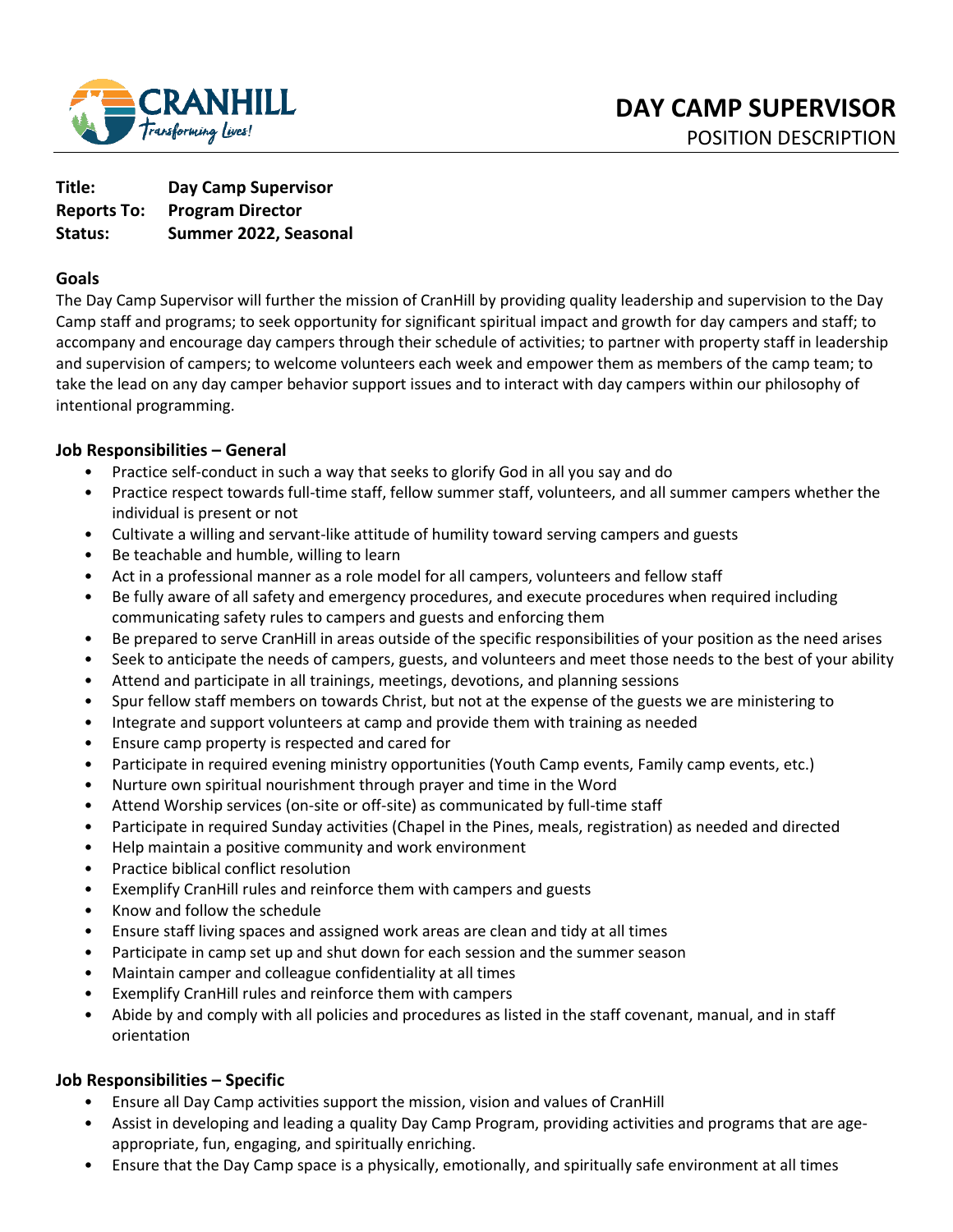- Know where the day campers are at all times and report missing campers immediately
- Assist day campers with personal care as needed, including but not limited to assisting campers with toileting assistance
- Provide leadership to other Cabin Leaders assigned to work with the Day Camp Program.
- Integrate property staff and volunteers in the Day Camp environment; provide volunteers with training as needed
- Ensure day campers develop a positive daily routine, including arrival and departure routines, and meal and activity timeliness
- Actively assist property, program staff, and volunteers during activity blocks, and ensure that day campers follow the instructions and safety procedures at all times
- Actively facilitate friendships between campers, and handle group issues in a fair and age appropriate manner
- Monitor campers' health on a daily basis and report any changes (tiredness, sore throat, complaints of other ailments) to the medical team immediately
- Ensure all cabin/camper paperwork is completed on time and professionally
- Be familiar with all information available on day campers including medical and behavior alert lists, and any other information given by the support team, and communicate with Program Leaders about campers before they arrive at activity areas so they can set the group up for maximum success
- Learn the names of your campers as soon as possible.
- Attempt to build your campers into a cohesive unit in which meaningful experiences can be shared daily.
- Be ready to deal with the personal and/or spiritual problems that will arise in your group.
- Be prepared to have a personal conversation with each of your campers regarding their spiritual life and their relationship with Jesus Christ. There will be opportunity for 1 on 1 conversations.
- Be prepared to teach the prescribed Bible studies.
- Assist in the leadership and/or facilitation of activities, meals, store, and more according to the level of training received.
- Participate in routine housekeeping needs before, during, and after programs.
- Be prepared to participate in skits, songs, and additional programmed activities such as large group games
- Report needs and equipment damages to the Program Director
- Perform such other duties as assigned by the Program Director. You may be asked to assist in some other area of the camp as available.
- Be prepared to assist the Program Director in the leading of evening Summer Camp activities
- Other duties as assigned

#### **Qualifications**

- Strong, maturing faith in and relationship with Jesus Christ as Lord and Savior
- Passion for the CranHill mission of being a ministry through which God is transforming lives into the image of Christ
- Must have a teachable attitude and a willingness to learn
- Preferably 21 years old, but must be at least 18 years old
- Must be available between Late May and August 23, 2021
- Have good communication skills
- A desire to work with children, and people in general

## **Special Conditions**

This is a residential position. Accommodations will be provided for the duration of the contract and most meals will be provided while camp is in session.

#### **Essential Functions**

CranHill summer staff will be expected to:

• Be able to identify emergency situations, either by seeing them happen, hearing cries for help, or hearing the emergency alert siren and bell.